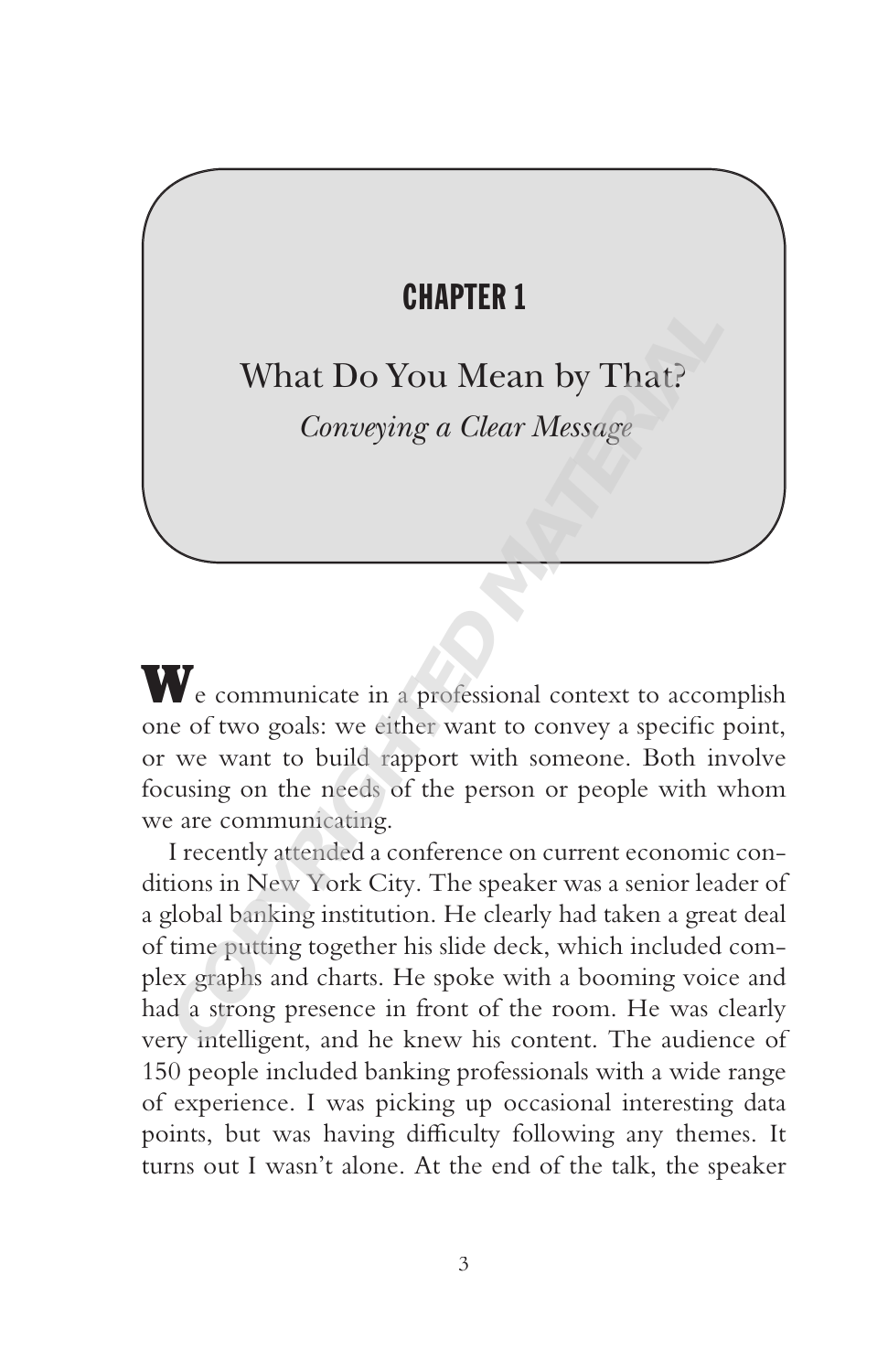asked for questions. A 40-something audience member raised his hand and asked, "This is all very interesting, but what do you want us to know?" The speaker seemed baffled.

"Do you want me to repeat my whole presentation?" he asked.

"Not at all," the audience member said. "I just don't know what you want us to know from all this. Are you hopeful for the economy? Are you concerned? Is there some specific action or approach you think we should adopt? What do you want us to know?"

"Oh," the speaker said. He paused, looked at the screen where his last complicated slide was still projected, and said, "I guess I want you to think about the following." He then gave a two-sentence statement that summed up what he wanted the audience to know. It gave context to all of the data he had been sharing. Without that statement, attendees would have left the room with their own ideas of what the talk was about, or worse, befuddled by what they had heard.

At Exec|Comm, over our 35 years of experience, we have helped tens of thousands of people hone their presentation skills, often in one-on-one coaching settings. When coaching someone, I usually start by having him run through what he plans to say to his audience, whether the person is meeting individually with an important client or speaking at his company's quarterly "town hall" meeting. The person often arrives with a complete set of notes or slides he has spent hours preparing. After he has delivered his content, I'll start by asking, "What's the key take-away for your audience? What is the one sentence you want resonating in everyone's head when you are done talking?" I'm surprised by how often the presenter says, "Hmm. That's a good question. Let me think about it for a minute," which means he hasn't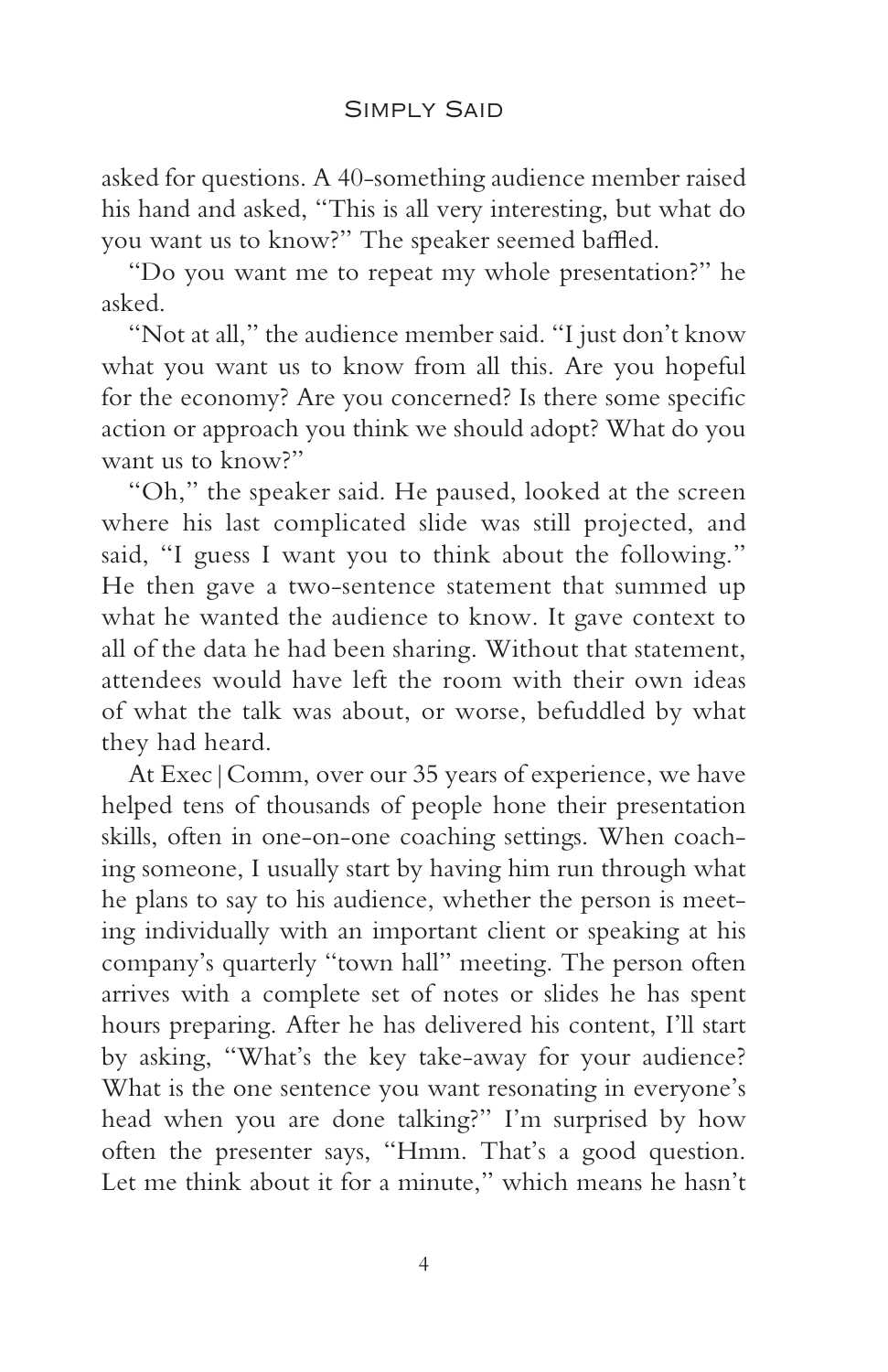verbalized it for himself and therefore didn't tell his audience his main point. Think about that. If the *speaker himself* doesn't express his main point very clearly, his listeners don't know what they are supposed to hear. Since we all take in information through our own filters, each person in the audience may have picked up on a different point in the speaker's talk, and each person leaves with a different impression of the speaker's intent. As a result, the speaker has no ability to control the message his audience hears.

Most of the time, we only have impact if the person to whom we are speaking can convey our message to someone else. If you are a lawyer and you're speaking to the Assistant General Counsel for your client, that person has to convey your point to the General Counsel. She has to convey your message to the company president. He has to convey it to the chairman, who has to tell the board. There is a better chance that your message will be conveyed consistently if you are clear about the message yourself. If you aren't clear about what you want them to know, there is no hope the message will get through.

Now think about it from the audience's perspective.

We all make snap decisions. The "we" applies to everyone: to us as professionals, to our clients, to our teams, to our colleagues. Many issues we decide on the fly *should be* decided that way. Fax the document or email it? Delegate the assignment to a junior person or just do it myself? Mustard or mayo?

Unfortunately, we also make snap decisions about important matters. "Which client's work is a priority?" "Is Jack the best associate for this assignment?" "Should I recommend 'buy' or 'sell'?" We make snap decisions because we have so many things to decide in a given day. Since everyone makes snap decisions, each of us has a better chance of influencing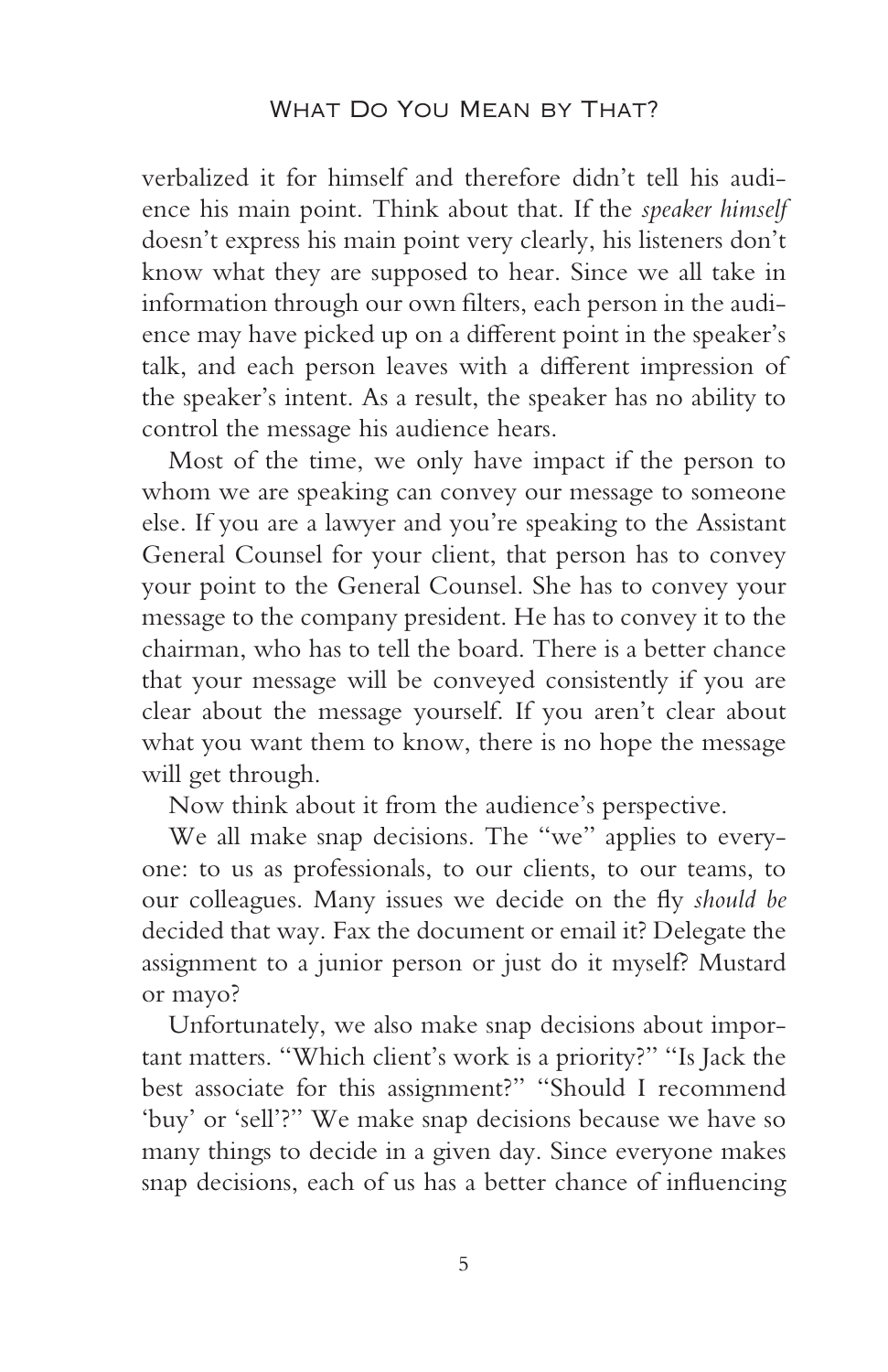others if we have clear, strong messages that can be easily understood. Honing your message therefore becomes crucial to your success.

Whenever you are participating in a discussion with clients or colleagues, craft a clear message. A clear message:

- ∙ Is short
- ∙ Uses simple language
- ∙ Is focused on the needs of audience

## KEEP IT SHORT

Limit your key message to one sentence, preferably fewer than 10 words long. Because so many complex business documents are written in long, complex sentences, we have trained ourselves to think in large chunks of information. While that is arguably necessary in written documents, it isn't helpful or effective when conveying messages orally. Consider breaking the content into smaller sentences to help your listeners.

If we talk for 20 minutes in a meeting, our audience will remember only a few essential comments. The audience needs to be able to grasp your message quickly and efficiently. The key question is: "Will my audience be able to repeat this message to someone else after this meeting?" If it's unlikely that listeners will be able to do so because the message is too long, too vague, or too difficult, it is unlikely you will have the impact you desire.

Read the following aloud:

Everyone's active participation in the bank's events is crucial to helping us develop a conscious and cohesive firm culture that we can all be proud of and that will help us attract highquality associates.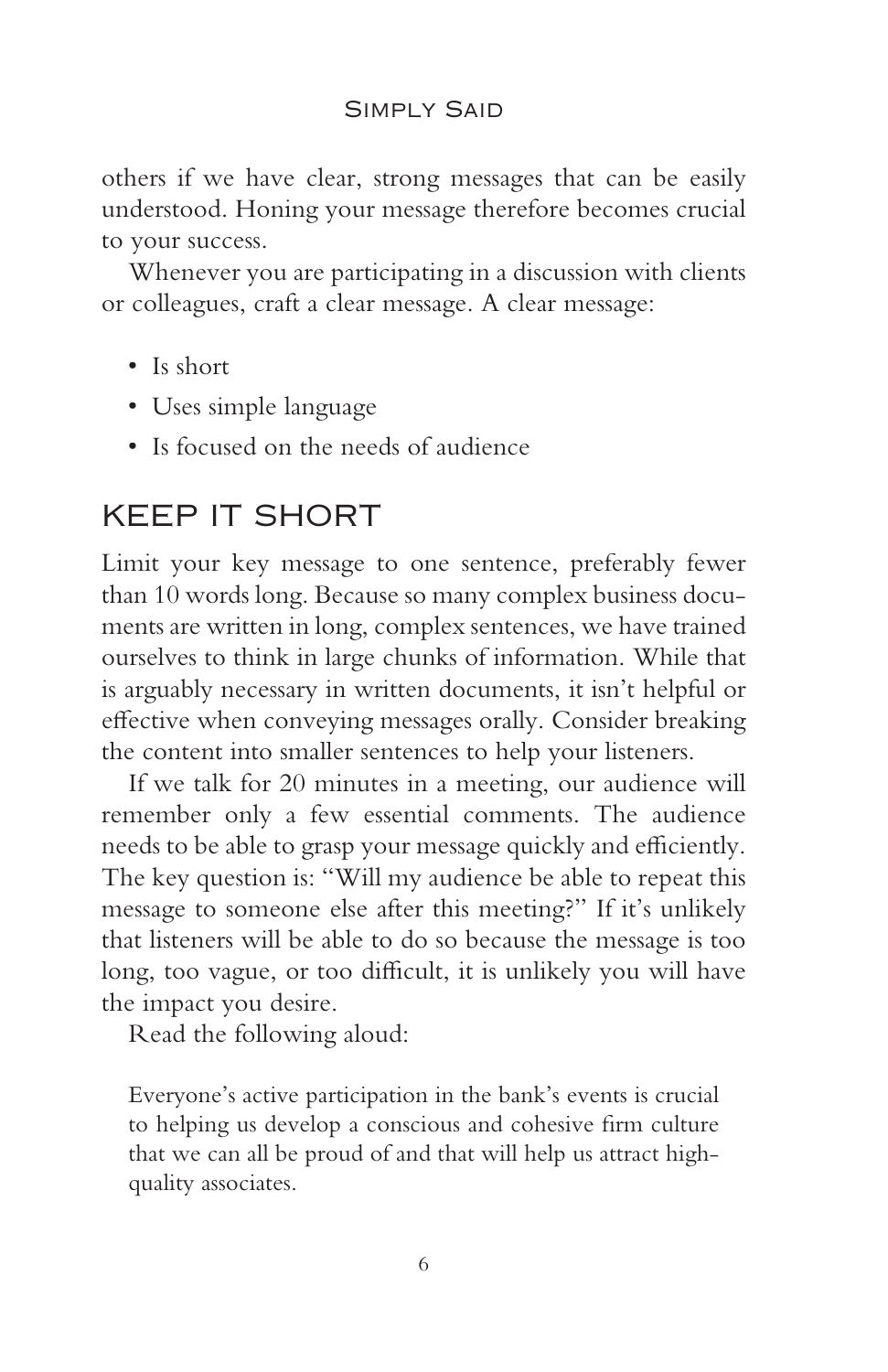#### WHAT DO YOU MEAN BY THAT?

Now, turn your head away from the paper and repeat the statement you just read.

You can't do it, right? It's too long. You have to translate what it means to you.

Now try the same with the next sentence:

We hope to see you at as many firm functions as possible.

You are probably able to repeat that sentence easily because the message stands on its own. Save the "why" and the details for separate sentences. Those sentences help me buy into your idea, but they are separate from the idea itself. Give your audience a simple concept to grasp and convey to others.

You may want to consider bringing closure to this issue in the near future before the economic situation changes drastically enough that the fundamental reasons for structuring the deal as we have envisioned it no longer exist.

By the time the speaker finishes that sentence, the audience has forgotten the key message. It's simply too much for a listener to digest in one gulp.

We need to close the deal soon.

That statement is clear and direct.

### USE SIMPLE LANGUAGE

Sophisticated professionals fall into two traps. First, we try to show how smart we are. Second, we fail to recognize our industry jargon.

Big words do not impress anyone. Big ideas do. Exec|Comm recently surveyed more than 1,800 business professionals,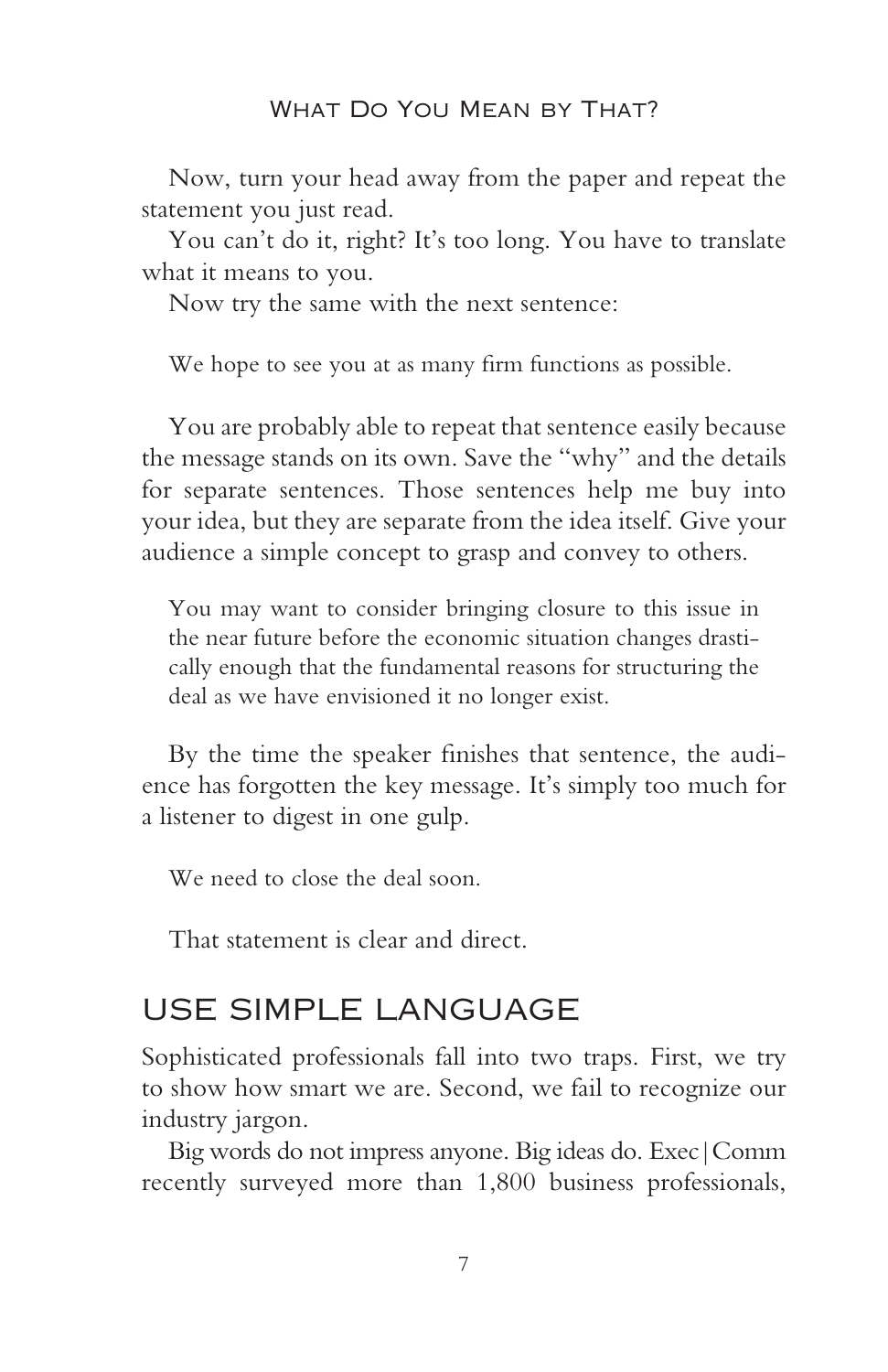asking what impresses them about other people's communication skills. When asked to rank the top three communication skills from a list of dozens of items, not a single person ranked "Using sophisticated vocabulary" as a topthree choice. In a professional setting, you're not graded on smarts. People *assume* you are smart. You're graded on having impact. That means getting people to take action based on your ideas.

Get to your point. Your goal when communicating is not to be cute or clever. Your goal is to be clear.

### **Messages That Resonate**

During the time of Sarbanes Oxley, when risk and regulation were very hot topics in business, I was working with the leadership of a large professional services firm as it prepared for an internal annual meeting.

The partner in charge of the firm's risk management group was very worried about his message to his partners. He knew they were concerned about their own risk, but also worried about the restrictions that the new regulations would impose on them.

He originally thought the message should be something like: "We must have a strong risk management system in place so that we stay out of jail.*"* Clearly, this message did not fit our suggested message criteria in that it was:

- ∙ Too long and not easily repeatable (17 words)
- ∙ More negative than upbeat (albeit somewhat *"*listener directed*"*)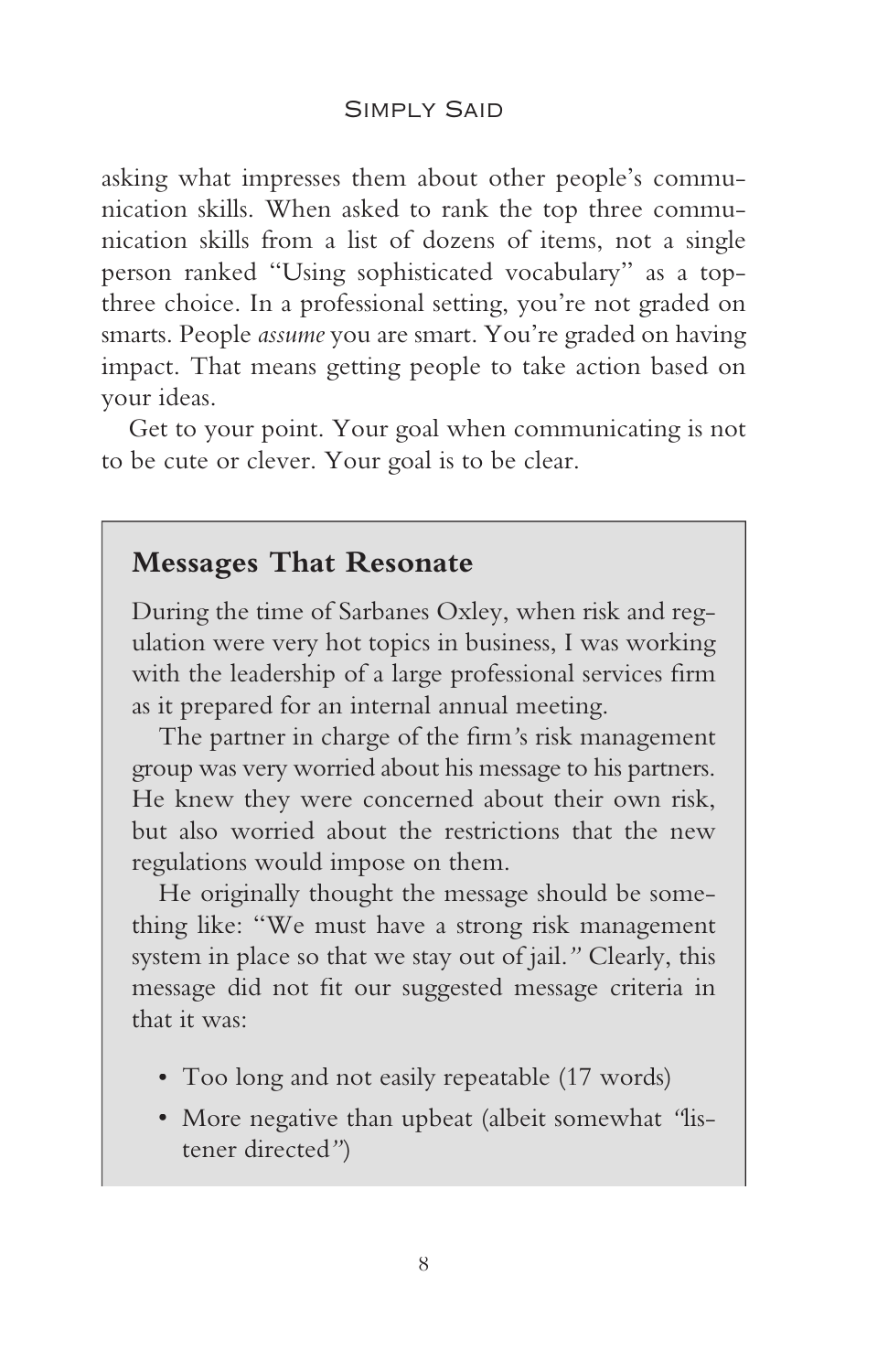After applying our message criteria, his revised message for the meeting became *"*Let*'*s actively manage risk so it doesn*'*t manage us. *"* His partners heard the message loud and clear but also jumped on board to support risk management *'*s new policies and procedures.

*Lisa Bennis, Former Managing Partner, Exec|Comm* 

### Avoid Jargon

We all spend most of our time interacting with other people who do what we do. As a result, we start to think that our internal dialogue, understood intuitively by our colleagues, is understood by everyone. We forget how much jargon has crept into our vocabulary. Jargon promotes efficiency when used with our colleagues, but it becomes problematic when we fail to *recognize it as jargon* and use it in inappropriate settings. Challenge yourself—first, to always recognize jargon, and second, to eliminate it when it will get in the way.

Every industry and every discrete function within a company develops its unique jargon. Accountants, lawyers, IT professionals, and HR generalists all use phrases that mean something specific to them and their colleagues. Jargon allows us to be efficient when speaking with others in our field. However, jargon is misconstrued by, or completely unintelligible to, the general population.

Most of the time, we don't realize we are using jargon. A few years after joining Exec|Comm, I was in Washington, D.C., working with a small group of partners at a law firm. At the start of the day I chatted with a few of the partners to get to know them better. One of them, a litigator, mentioned that he had three grown children. When I asked where they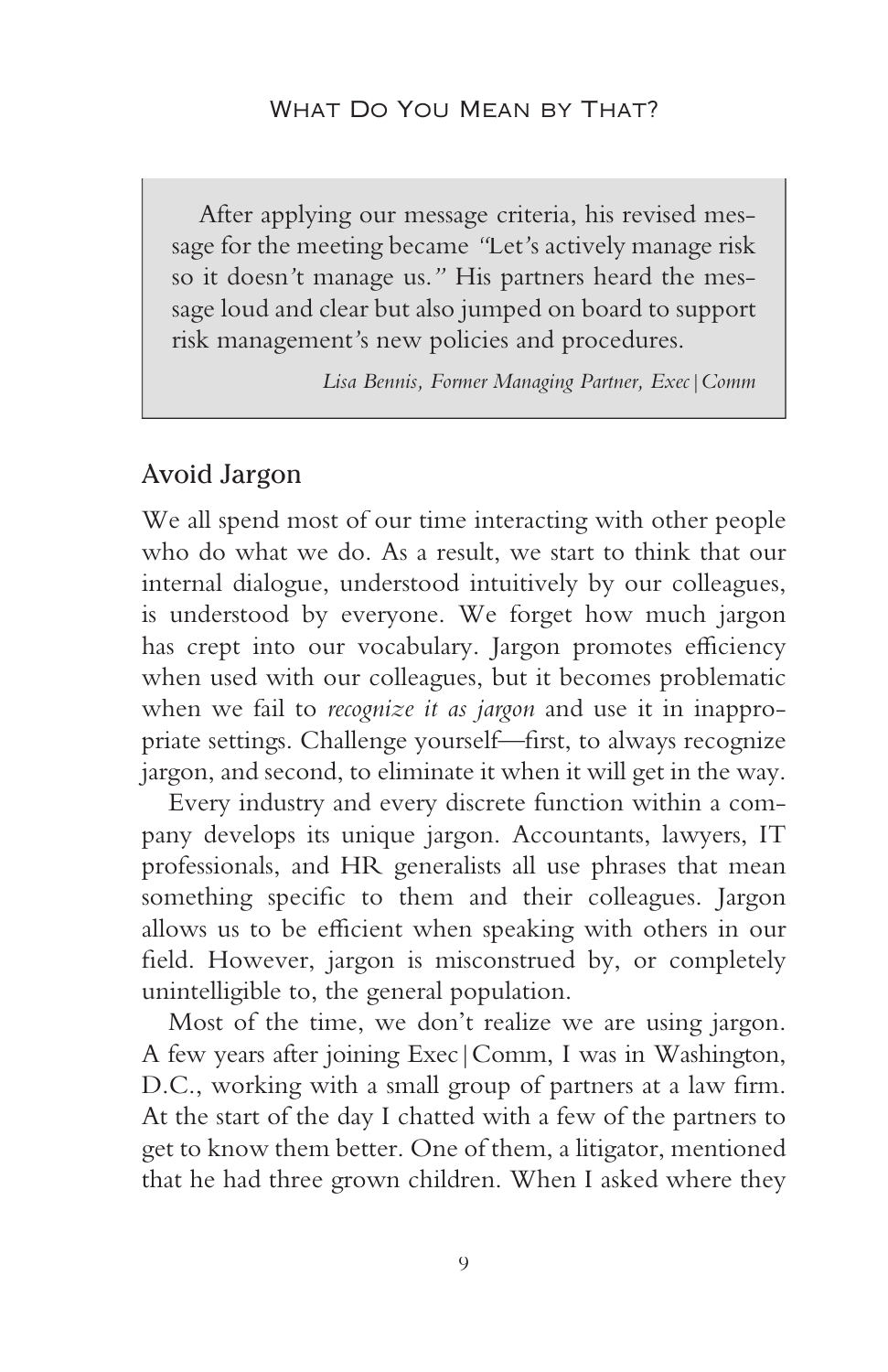all lived, he responded, "They live in three different *venues*," using a legal term that impacts the jurisdiction for a case. Anyone else would have said, "They live in three different cities" or "They live all over the place." Only a litigator would mention where his kids live based on the county in which he would have to file a lawsuit against them. He didn't realize how steeped he was in his own jargon.

## FOCUS ON THE AUDIENCE

As we mentioned in the introduction to this book, your message is never about you, and it is rarely about your content. It is always about *how your audience*—your listener or reader *needs to use your content.* To craft an audience-focused message, ask yourself: "What does this audience need to learn by attending this meeting?" Let's say a financial analyst is delivering a "morning call" announcement about a key stock he is covering. His audience includes a large number of bankers who would like helpful information for potential calls to their clients.

An analyst-focused version:

I have revised my thesis about Acme. Months ago we advised that Acme's fundamentals were sound and that adjustments to the company's structure being implemented by management would reverse certain adverse decisions made previously. We have revisited this issue and now believe. . . .

If I'm the financial advisor listening to this call, I'm already bored. The analyst has used the first 15 seconds of a threeminute call to talk about himself and his thought process. I have yet to hear anything I can use on a call to my client.

An audience-focused version: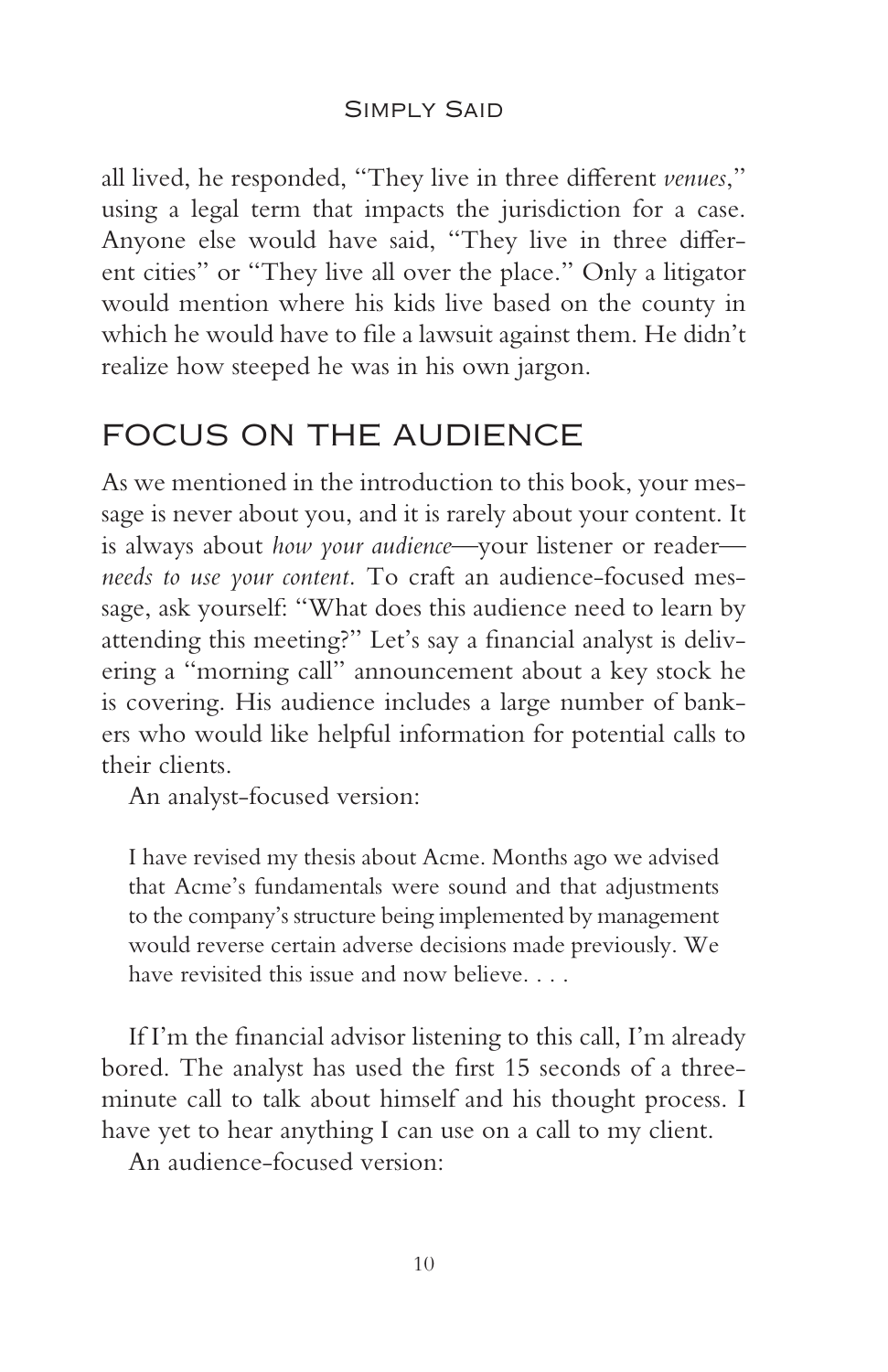#### WHAT DO YOU MEAN BY THAT?

Call your clients today and recommend that they sell Acme. Our "buy" recommendation a few months ago was the right decision at the time, and now it's time to change tack.

In the first two sentences the analyst has given the advisors their key message for their phone calls to clients. He has focused not on his content, but on *how his audience needs to use* his content.

You won't know how quickly certain members of your audience will form an opinion. Give your audience the bottom-line information so if they make a snap decision, that decision is based on the proper content. Your audience will rarely take the appropriate time to consider fundamental issues about their situation. Therefore, for your sake, and for the sake of your audience, keep your key message short, easy to understand, and focused on the audience's needs. You will improve your ability to have impact.

#### When Building Rapport

Sometimes we communicate in a professional context simply to build rapport. While many business decisions are based on analytics and credentials, just as many are based on the personal connections people feel with one another.

You should be proud of what you offer your clients and customers. It's unique. It's based on your intellect, your experience, and the weight of your firm or company standing behind you. What you offer your clients is, in fact, special. Unfortunately, from our clients' perspective, what most of us offer is a fungible good. They can get great quality products or services from us, and if they aren't getting the right level of service or the right price point, they can cross the street and get equally great products or services from someone else.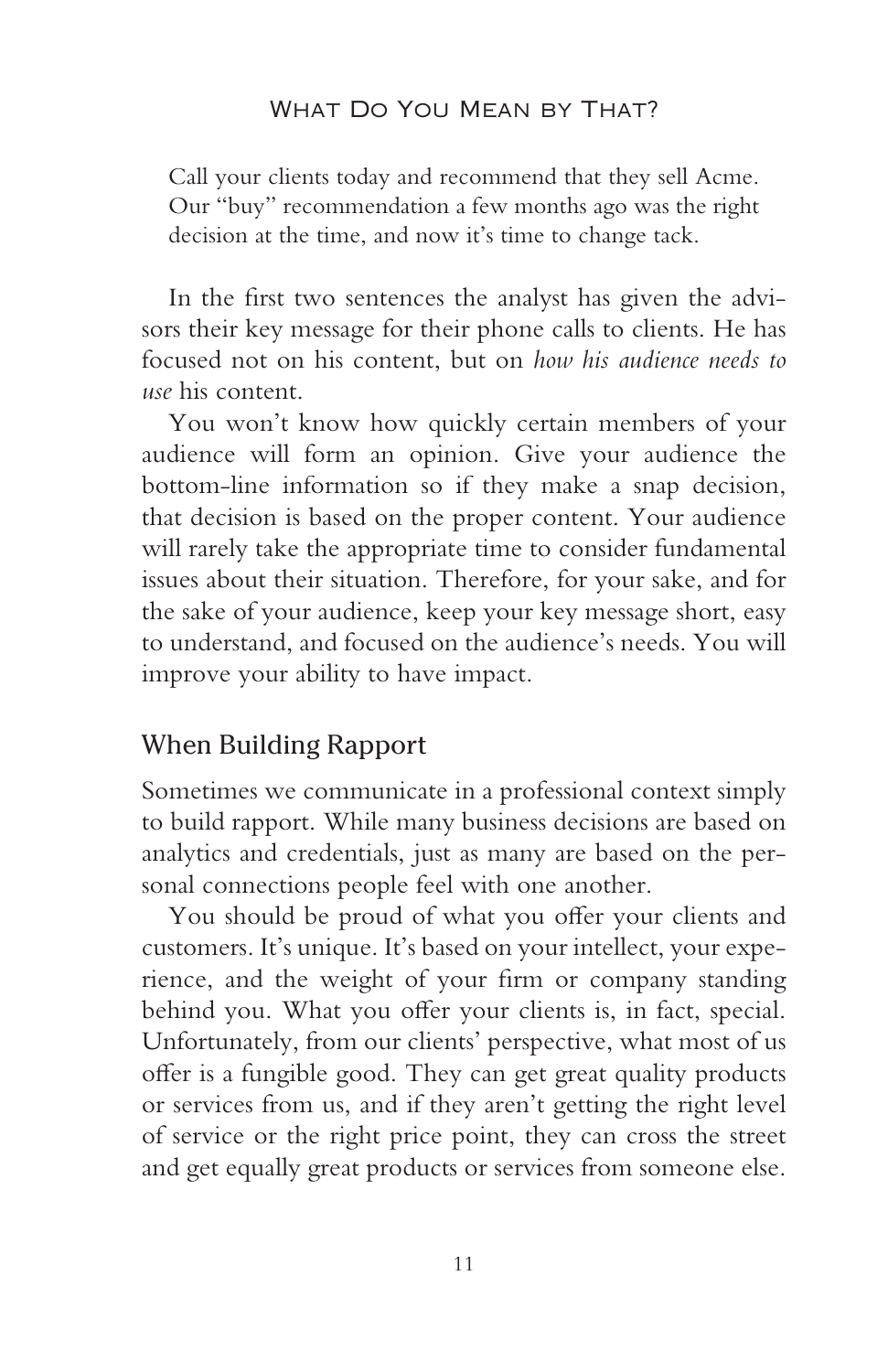That's not bad news; that competition keeps us all on our toes. It makes us strive to be better and keeps us from falling into complacency. It's that combination of pride and humility that makes our business lives dynamic.

Because we all work in a competitive marketplace, we have to build relationships. People have *to want* to work with us or it's too easy to go work with someone else. How can we communicate in a way that builds rapport?

Let's go back to the basic concept that we're all self-focused. Again, that's not a criticism; it's a reality. When someone asks in a casual conversation, "How are you?" or "How was your weekend?" we should each assume the person is making polite chitchat, not looking for a deep analysis of what's going on in our lives or the minutia of our kid's birthday party. Usually, a simple "The weekend was great. Pretty low key. Just family stuff" is sufficient, followed by, "How was yours?" When the person responds with a similar level of detail, ask one or two questions. Then you're done. Rapport built. Now segue to work. Assume no one is that interested. If someone asks for more details, feel free to provide some. Of course, these are not hard-and-fast rules. If your first sentence about the kid's party is, "Well, once we got the bouncy castle out of the tree and the fire trucks left . . .," you're entitled to a few more sentences. Keep going.

And, of course, you must factor in cultural etiquette issues. In some cultures, you build rapport and then build business. In many cultures, building rapport is the first step in building a relationship, and it's only after there is a genuine relationship that you move on to building business. In that setting, the "*How* are you" isn't a casual inquiry. It's really "So, *who* are you?" There's an interest in and an attempt to get to know the *you* under the surface. In those situations, be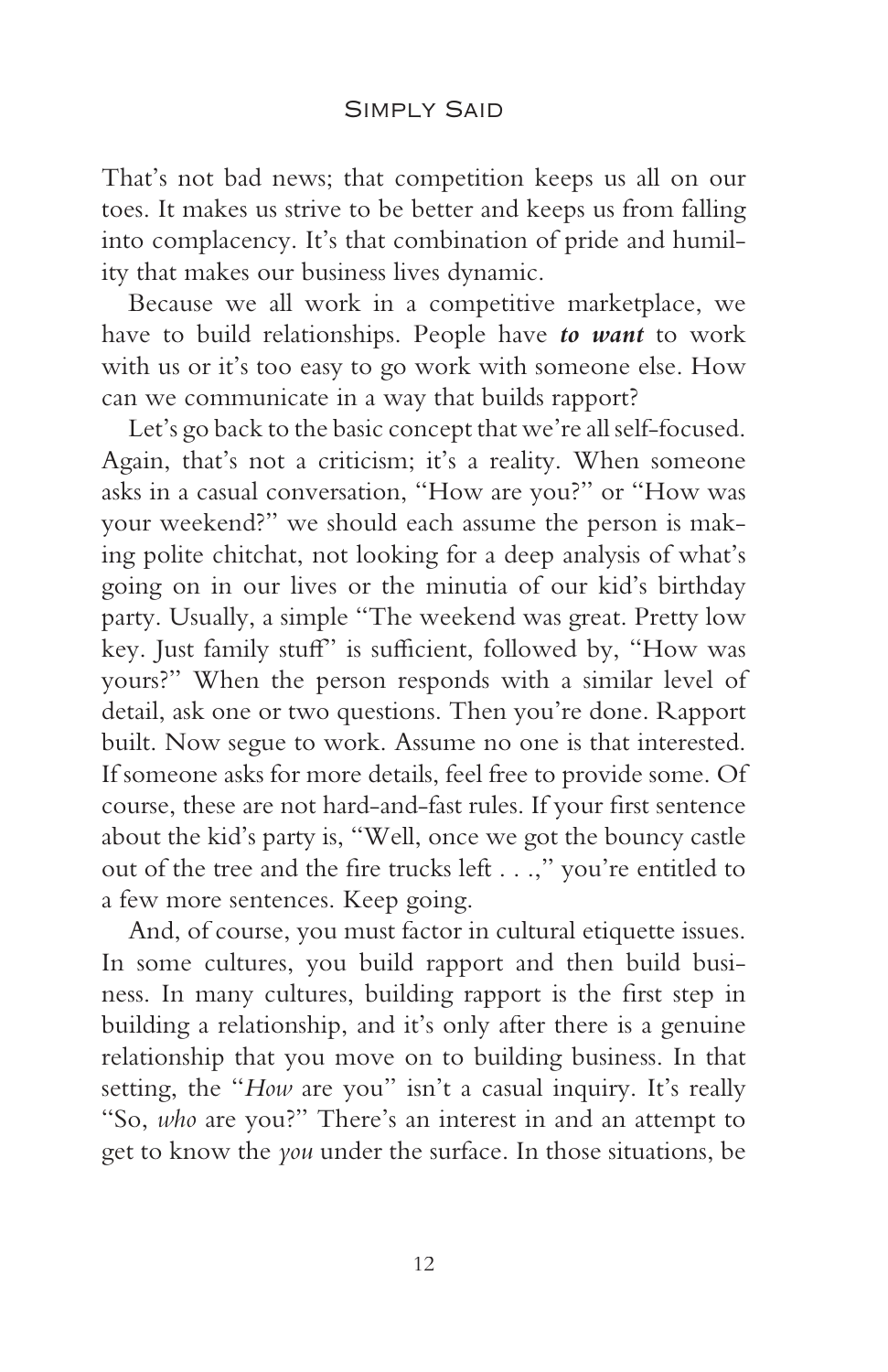ready for a longer conversation, to provide more substantive responses, and to ask deeper questions yourself.

Always stay positive. If a colleague or client asks about your recent vacation and you start with "It was awful! We were miserable!" then guess what? You still are. No one wants to hear that. Share the awkward moment, the ridiculous expense of your friend's Vegas bachelor party, or the challenge keeping your teen engaged while visiting grandma's house; those things make us all human. But after a sentence or two, only your closest friends care, and even they are getting bored. Build rapport by staying positive and turning the conversation back to the other person. Part of building rapport is learning about the other person. If you're talking, you're not learning.

Some of us struggle to make small talk. Here's the easy approach. Start with what's immediately in front of you. If you arrive for a meeting with a customer or client and the weather is bad, comment on the rain. If you've never been to their offices before, compliment the décor and ask how long they have been in this space. If you're at an industry conference and you're in the buffet line, a simple "Wow. They really put out a nice spread here" is all you need to start a conversation.

Many of us struggle to start the conversation. The other person is likely feeling just as awkward about how to introduce himself. He will be glad you said *something* and likely respond appropriately. "This is my first time at this conference. Have you attended before?" is all you need. Once he responds, you're in a conversation. Take your cues from the other person. If he asks where you're from, a simple two- or threesentence response is all he wants. Now it's your turn to ask him. Here's a simple rule of thumb: If you've heard your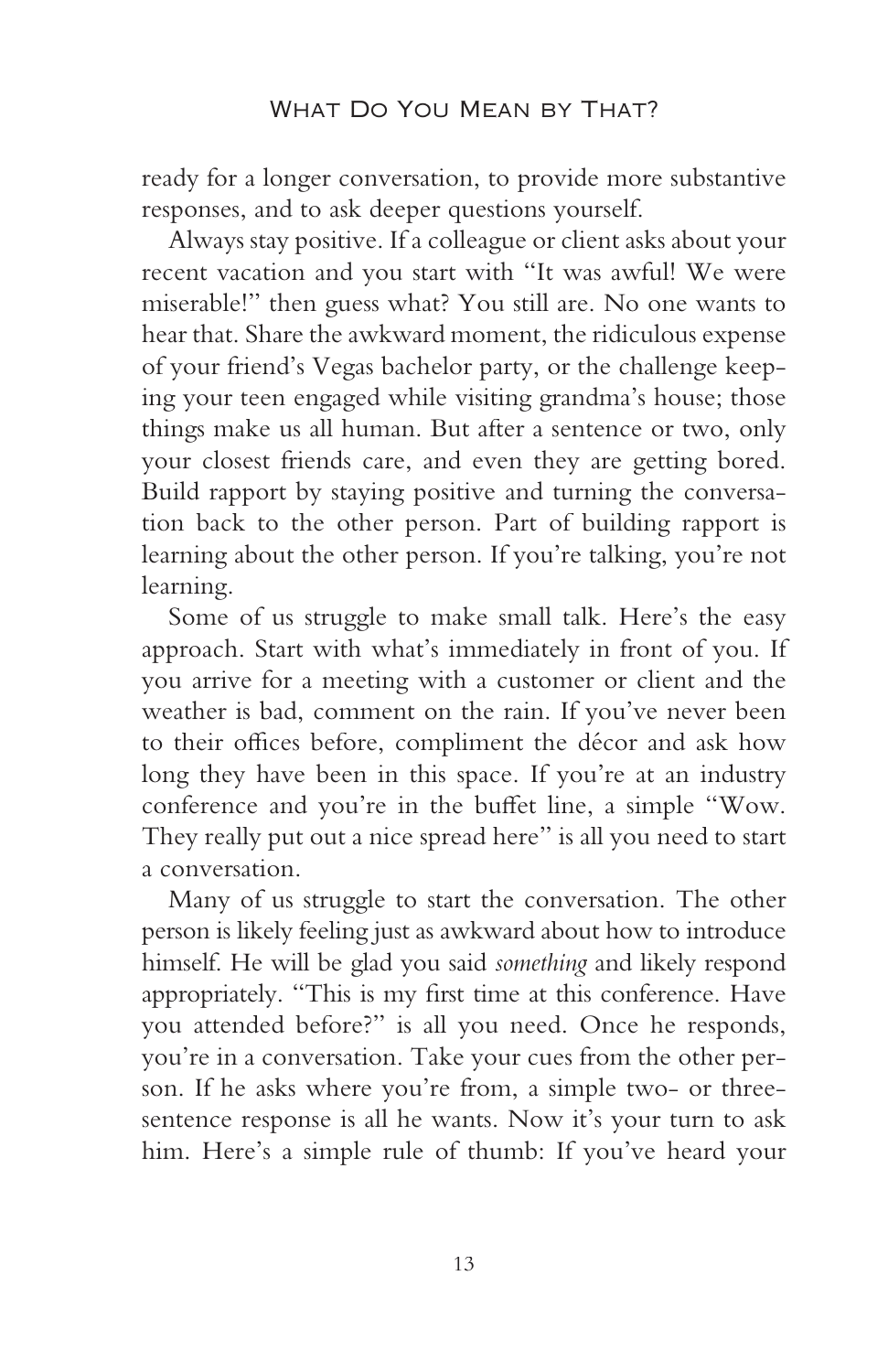voice and not his for more than two minutes, it's time to ask the other person a question. Remember, it's not about you. It's about him.

#### Messages About Yourself

What about you?

Most of the time at meetings or when giving a presentation, we need to convey content—from the perspective of how that content is relevant to the particular audience. But sometimes, we do need to talk about ourselves, usually when we are introducing ourselves to others. At Exec | Comm, we often help people figure out how to introduce themselves simply. Picture yourself in a social setting. You're at a party at a neighbor's house or at a conference reception. After a bit of chitchat, eventually the other person says to you, "So, what do you do?"

Before reading further, write down how you normally respond to that question.

If you're like most people I've met, you just wrote down what appears on your business card.

I'm a Managing Director at Citi. I'm a Partner at Deloitte. I'm the Director of HR at Aetna.

When we introduce ourselves based on our titles, we're conveying that we see ourselves based on our roles, on a status that we have achieved. I suggest that we have more impact and train ourselves to be more focused on others if, instead of seeing ourselves based on our status, we view ourselves from the perspective of how we impact other people.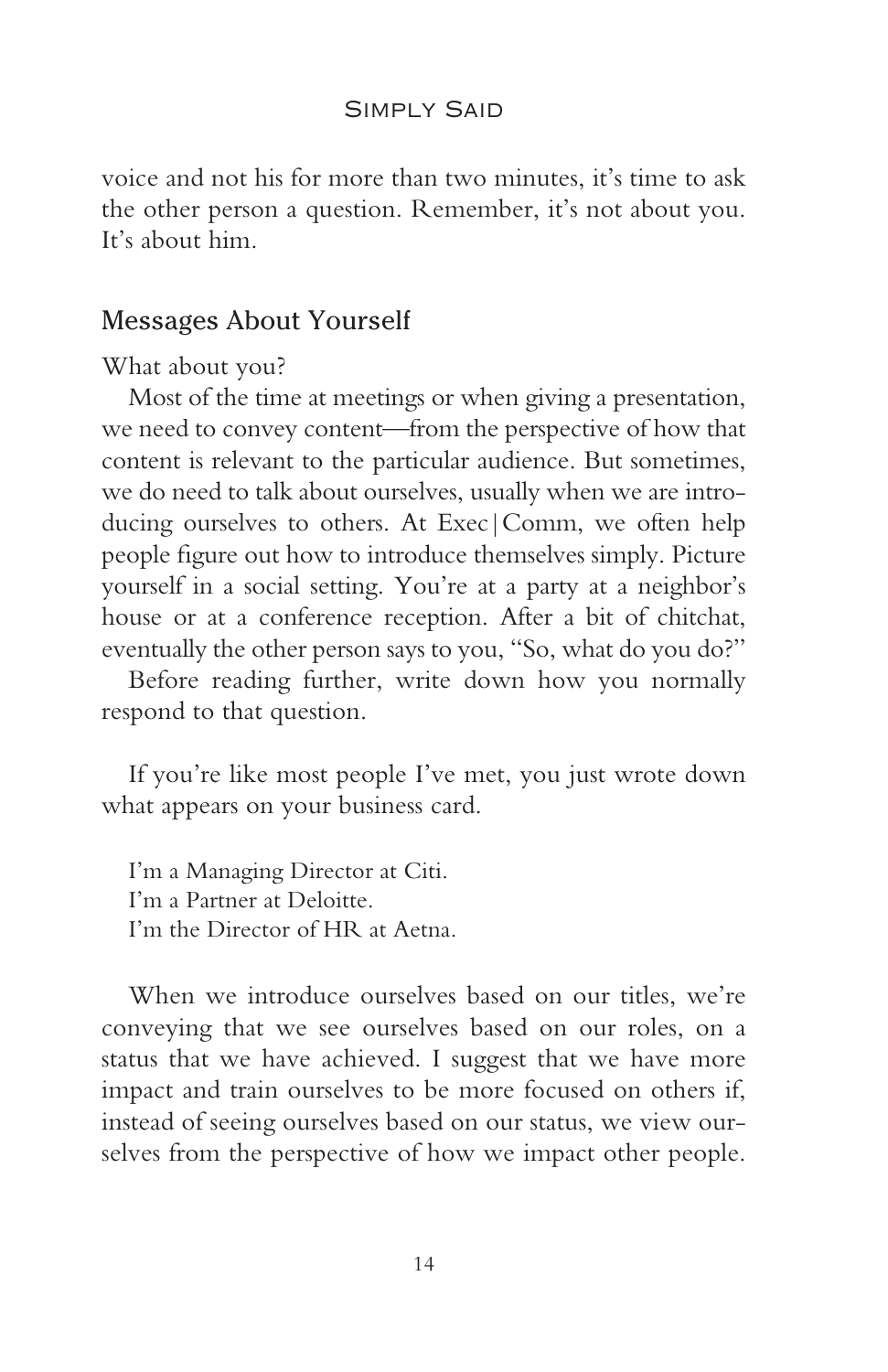How is the population you serve better off because of what you do for a living?

You aren't "a real estate attorney." You "help build housing."

You aren't "a Private Wealth Manager for UBS." You "help people make sure they have enough money for retirement."

You aren't "the principal of a girls' high school." You "foster girls' growth into wise young women."

If someone asks me what I do, I never say, "I'm a partner at Exec|Comm." That doesn't mean anything to anyone. I say, "I help people communicate better."

Obviously, your message about yourself will change based on who you are talking to and the nature of the setting. If I already know the person I'm speaking with is a lawyer, when asked what I do, I say, "I help lawyers improve their communication skills." If I know the person is an accountant, guess what I do for a living. "I help accountants with their communication skills." It's all about being relevant to the other person.

Introducing yourself from the perspective of how you add value communicates not only your contribution to the world around you, but that you view yourself as having impact, rather than just having status.

The first line of your introduction should make people want to hear the next line. I was helping corporate lawyers at a global law firm work on their networking skills and asked each of them what he or she did for a living. The first one said, "I'm a tax partner at (name of firm)." Well, telling someone you are a tax partner doesn't start conversations; it ends them. We found many other better ways to show how he added value to his clients. One of his peers, however, didn't need any help. He had built a career structuring financing